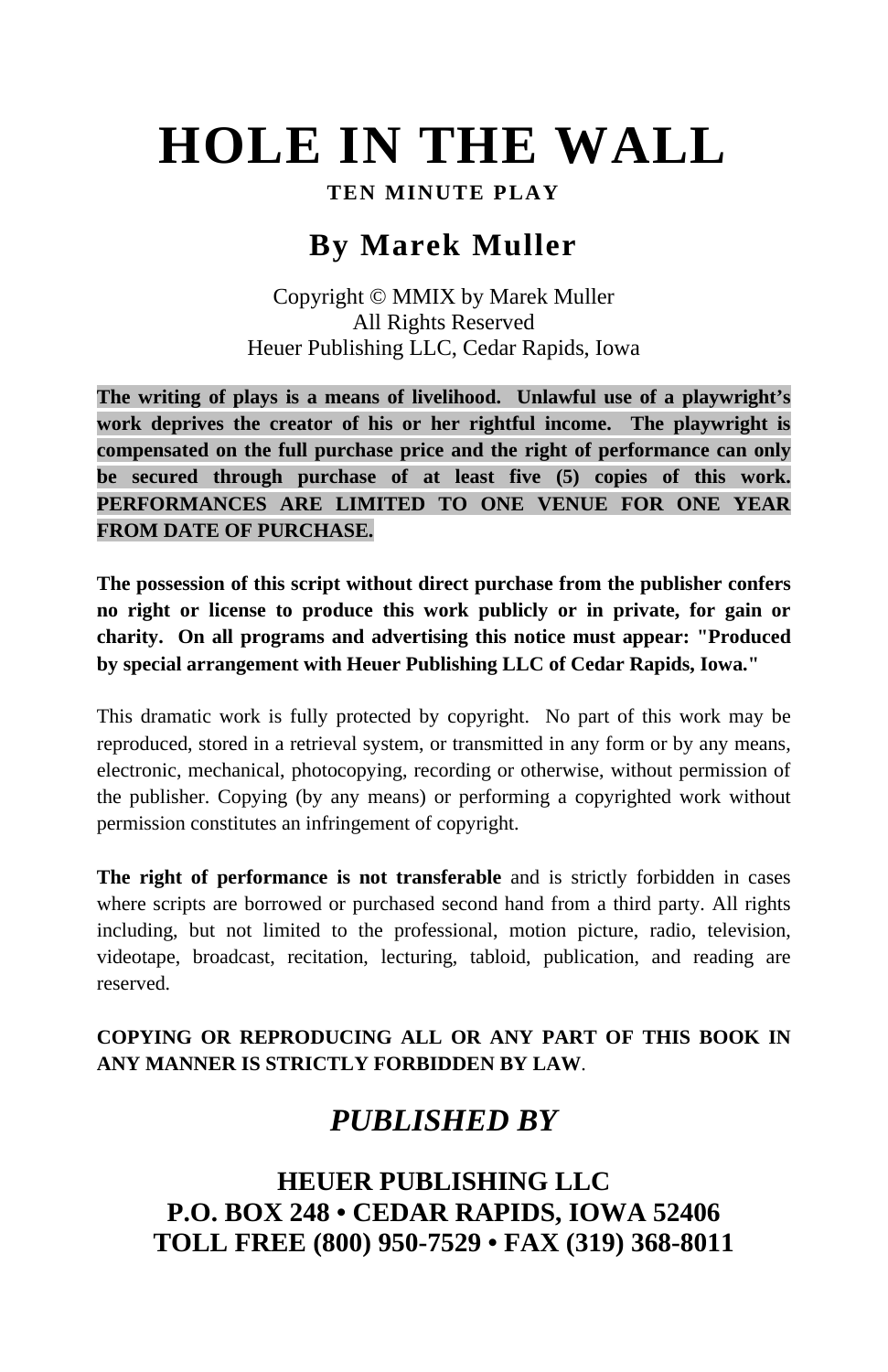## **HOLE IN THE WALL By Marek Muller**

**SYNOPSIS:** Tom comes home to find a massive hole in his wall, Stu looking shifty, and Dr. Killzoid lying unconscious on the ground. What exactly happened while he was away?

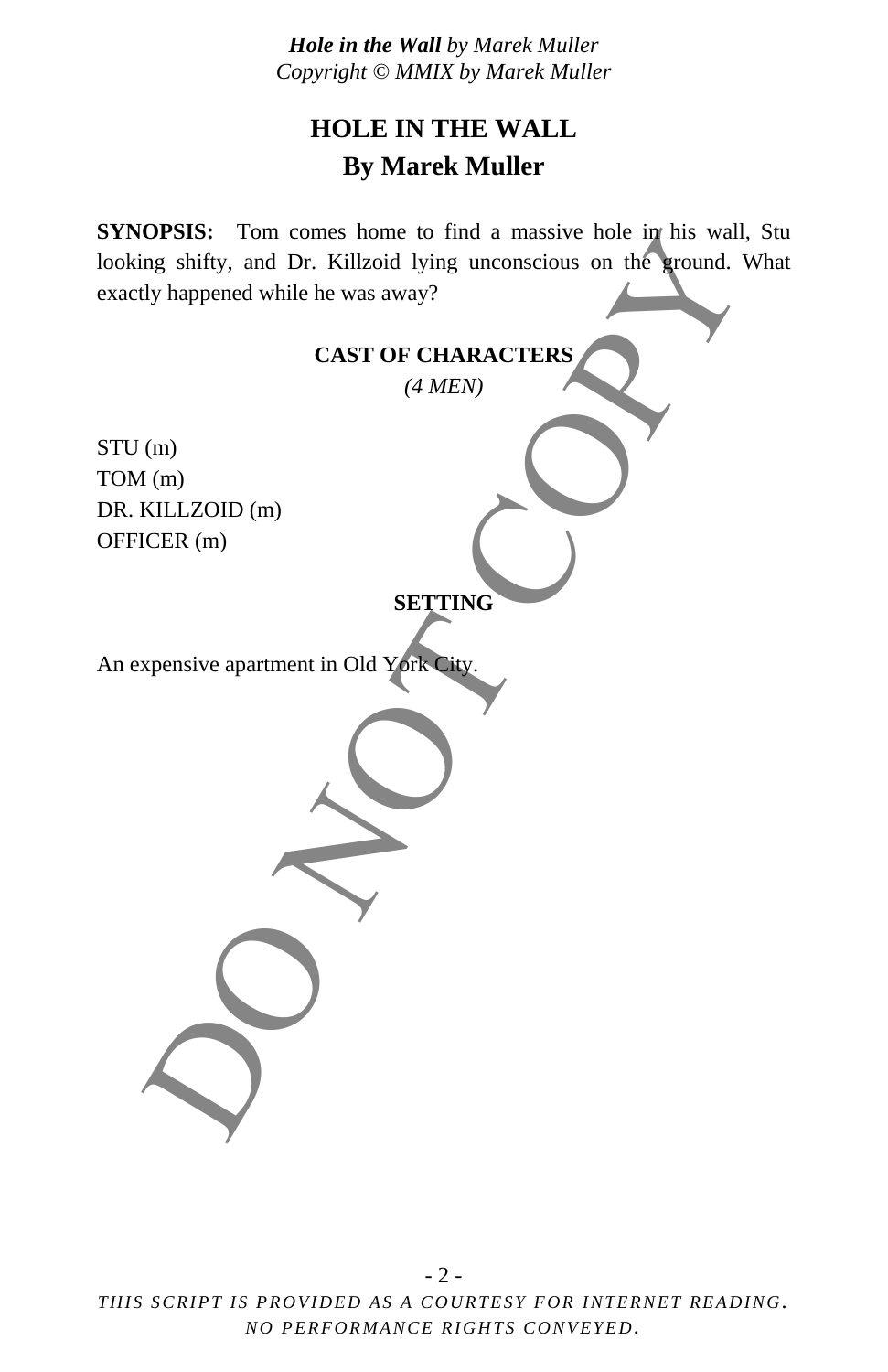#### **SCENE ONE**

### *AT RISE:*

*An apartment. It looks very expensive but has certainly seen better days. Papers are scattered everywhere, furniture is knocked over. An enormous hole, around the size of a boulder, is in the wall, through which we can see the sky and the world below. Furthermore, an elaborately-costumed man lies unconscious on the ground—he is wearing a lot of green and a lot of spandex and a cape. An obnoxious-looking ray-gun lies a few feet away from him.* 

- **STU:** I told ya, I ain't got no idea what yer talkin' about.
- **TOM:** And as I've told you, I don't buy it for a minute.
- **STU:** Look, I gotta get me back to the job, so if ya don't mind...
- **TOM:** Hold it right there. Nobody is leaving here until we get this situation sorted out. The police are already on their way. *(DR. KILLZOID twitches a bit on the ground. STU kicks him in the gut. DR. KILLZOID becomes still.)*
- **STU:** I've said it before, and I'll say it again. What I reckon is that this green fella here decided to break into yer house. I was makin' my delivery to the guy next door when I heard a ruckus inside o' here. I thought I'd check her out, and I saw this guy *(indicating DR. KILLZOID.)* tryin' to make off with yer TV set. He tried t' scurry off, but I put him in a headlock an' he crumpled to the ground. mous hole, around the size of a boulder, is in the wall, thractom and the size of a boulder, is in the wall, thractom we can see the sky and the world below. Furthermore<br>orately-costumed man lies unconscious on the ground
- **TOM:** *(Unconvinced.)* Uh-huh.
- **STU:** Yep. I reckon that's what happened.
- **TOM:** *(Sarcastic.)* Really?
- **STU:** That's got to be the only explanation, ain't it?
- **TOM:** Are you really, REALLY sure about that? Because that doesn't really match the facts.
- **STU:** It don't?
- **TOM:** No, it don't—er, doesn't. Some crucial evidence has been left unaccounted for. Like my LACK OF A TV.
- **STU:** Er…yeah, 'bout that…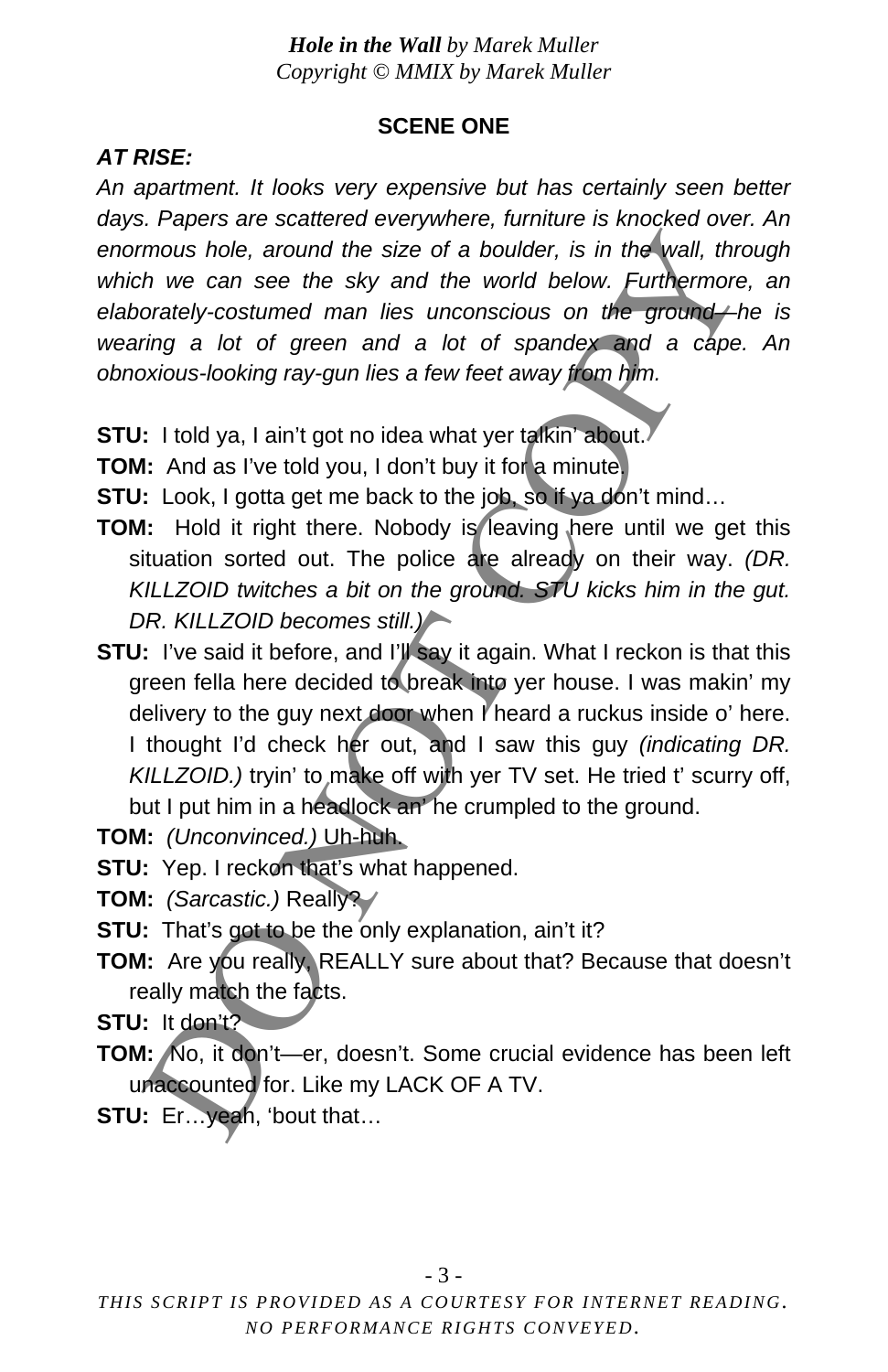- **TOM:** Look, you sweet-tea-sipping hick, I don't know what kind of morons you're used to dealing with down in whatever trailer park you crawled out of, but I don't buy this crap for a minute. I walk into my house after a long day at the Metropolitan News*,* ready to take off my shoes and watch the episode of *Bones* that I recorded last night, and I see THIS. *(He indicates his apartment.)* Papers are all over my floor, my furniture is definitely NOT where *A* left it this morning, THIS joker *(Kicks DR. KILLZOID.)* is passed out on my floor, and YOU'RE trying to clean up the mess. *(Beat.)* Oh, yeah, and let's not forget…there's a GIANT FREAKIN' HOLE IN MY WALL WHERE MY PLASMA SCREEN USED TO BE. So spill. What the HELL really happened here?! ake off my shoes and watch the episode of *Bones* that I recosts right, and I see THIS. (*He indicates his apartment.)* Particles in sometring the real over my floor, my furniture is definitely NOT where *H* is morning, TH
- **STU:** Er…well… *(Scratching his head and thinking hard.)* S-So, the Met...Meter...Meter-politician News, was it?
- **TOM:** It's the Metropolitan News. The "Met" for short. I'm a journalist there. And DON'T try to change the subject.
- **STU:** Nah, nah, I ain't doin' no such thing! It's just that, well... figured if ya write for the news, ya might be interested in gettin' wind of a story.
- **TOM:** Look, pal. The Met is the most prestigious newspaper in Old York City. We only write about REAL stories. You know…like murder, robberies, Superbowls? We're not interested in what kind of pie Miss Dolly Mae baked at the county fair last Saturday.
- **STU:** I'm tellin' ya... let me outta here before the cops come, forget I ever came here, and I got a story that'll blow that stick right outta yer bum.
- **TOM:** *(Snorts.)* Oh? And what sort of news could a pig-wrangling sack of oats like YOU have for the likes of ME?
- **STU:** See that costumed fella lyin' on the ground?
- **TOM:** *(Irritated.)* The one in the spandex tights and the green mask? No, I guess I must have missed him. Jesus Christ...
- **STU:** That there ain't no ordinary man.
- **TOM:** Gee. I never would have guessed.
- **STU:** That there is Dr. Killzoid. *(A long pause.)*
- **TOM:** WHAT?!
- **STU:** Yep, I reckon that's the man,
- **TOM:** And you're SURE?

- 4 -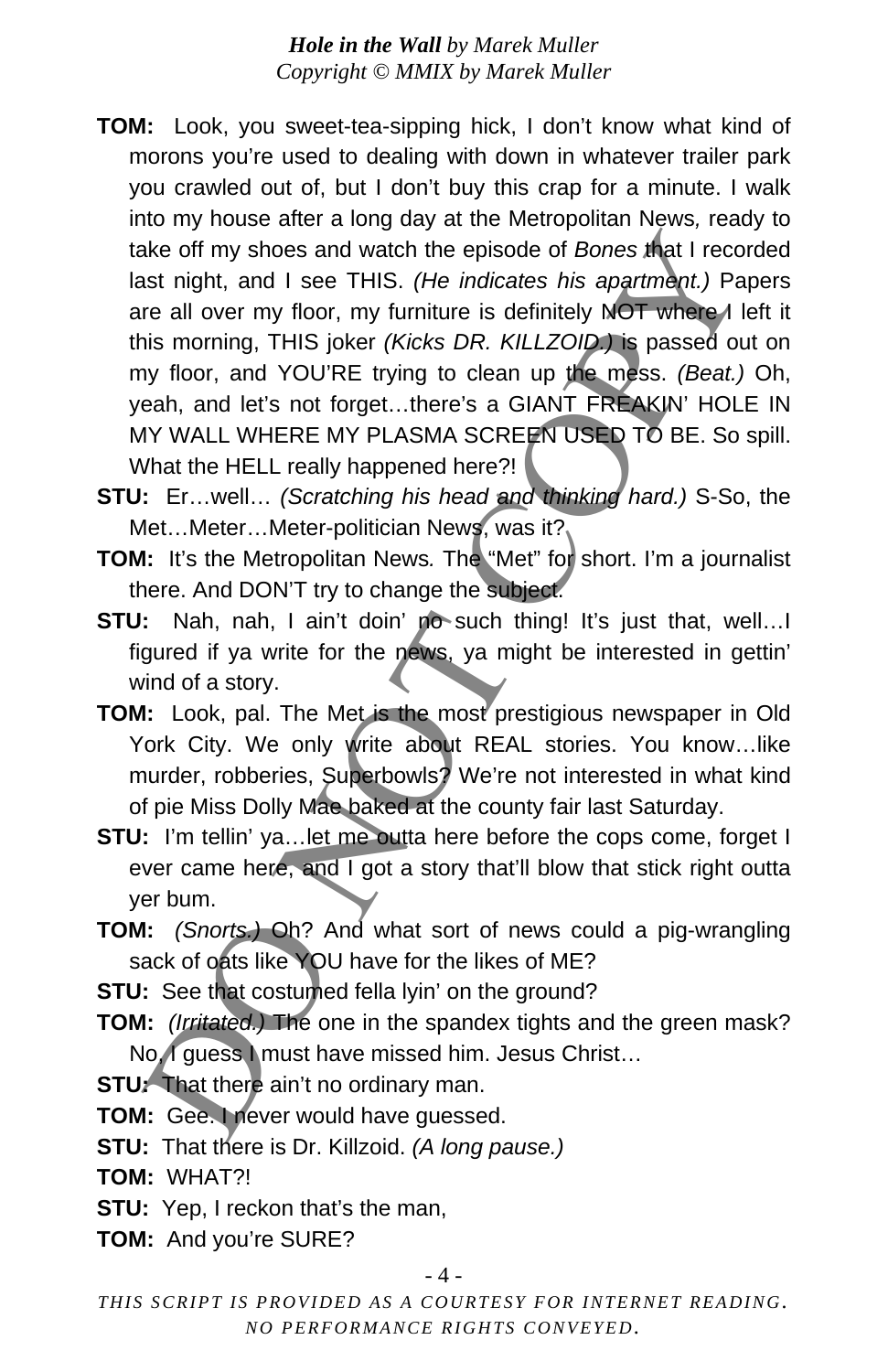**STU:** Cross my heart an' hope to die.

- **TOM:** Holy CRAP! *(He rushes to his briefcase and pulls out a notepad and pen. He begins to take notes vigorously.)*
- **STU:** I thought ya might like that.
- **TOM:** Unbelievable. Dr. Killzoid? THE Dr. Killzoid?! The massmurdering, psychopathic, fear-mongering supervillain?! In MY apartment…passed out on MY floor?! This is the best moment of my life! *(DR. KILLZOID begins to groan on the floor. STU stomps on him.)*
- **TOM:** I'm rich…I am so FREAKIN' rich! When the police get here...holy HELL! What a story! I can see the headlines now. "Supervillain Conquered by Brave Journalist"—by Tom Smith! "Humanity Saved Thanks to Tom Smith"—by Tom Smith. I'm gonna be so FREAKIN' famous! I'll be hired by the *Examiner!* No...even the *Times* will want met You know what? Screw the newspaper…after this story, I'm RETIRING! 1: Unbelievable. Dr. Killzoid? THE Dr. Killzoid? The murdering, psychopathic, fear-mongering supervillan?! In partment...passed out on MY floor?! This is the best mome<br>partment...passed out on MY floor?! This is the best m
- **STU:** Well, I'm glad yer happy. So if that'll be all, I think I'll be on my way.
- **TOM:** Not so fast, Forrest Gump.
- **STU:** What the hell do ya want now? I ain't got time for this!
- **TOM:** Well, if I'm going to write my article, I need to have someone to back up the facts. A partner, if you will.
- **STU:** Ya want me to play yer sidekick? No deal.
- **TOM:** Picture this! The terrifying Dr. Killzoid breaks into my apartment to steal the plasma screen TV he so desperately wants! Enter YOU, the hapless truck driver, here to deliver…deliver…

**STU:** I deliver toilet seats.

**TOM:** Here to deliver CANDY to the ORPHANS in the city!

**STU:** Huh?

- **TOM:** As you finish your noble duty, you hear a CRASH from up above! You look around, frightened…when suddenly, on the sixth story of an obviously VERY expensive apartment, you see Dr. Killzoid looking down at you through this INCREDIBLE hole in the wall!
- **STU:** Wait, ain't that where the TV was supposed to be?
- **TOM:** Details, mere details!
- **STU:** Yer gonna make a terrible con-artist; I'll say that right now.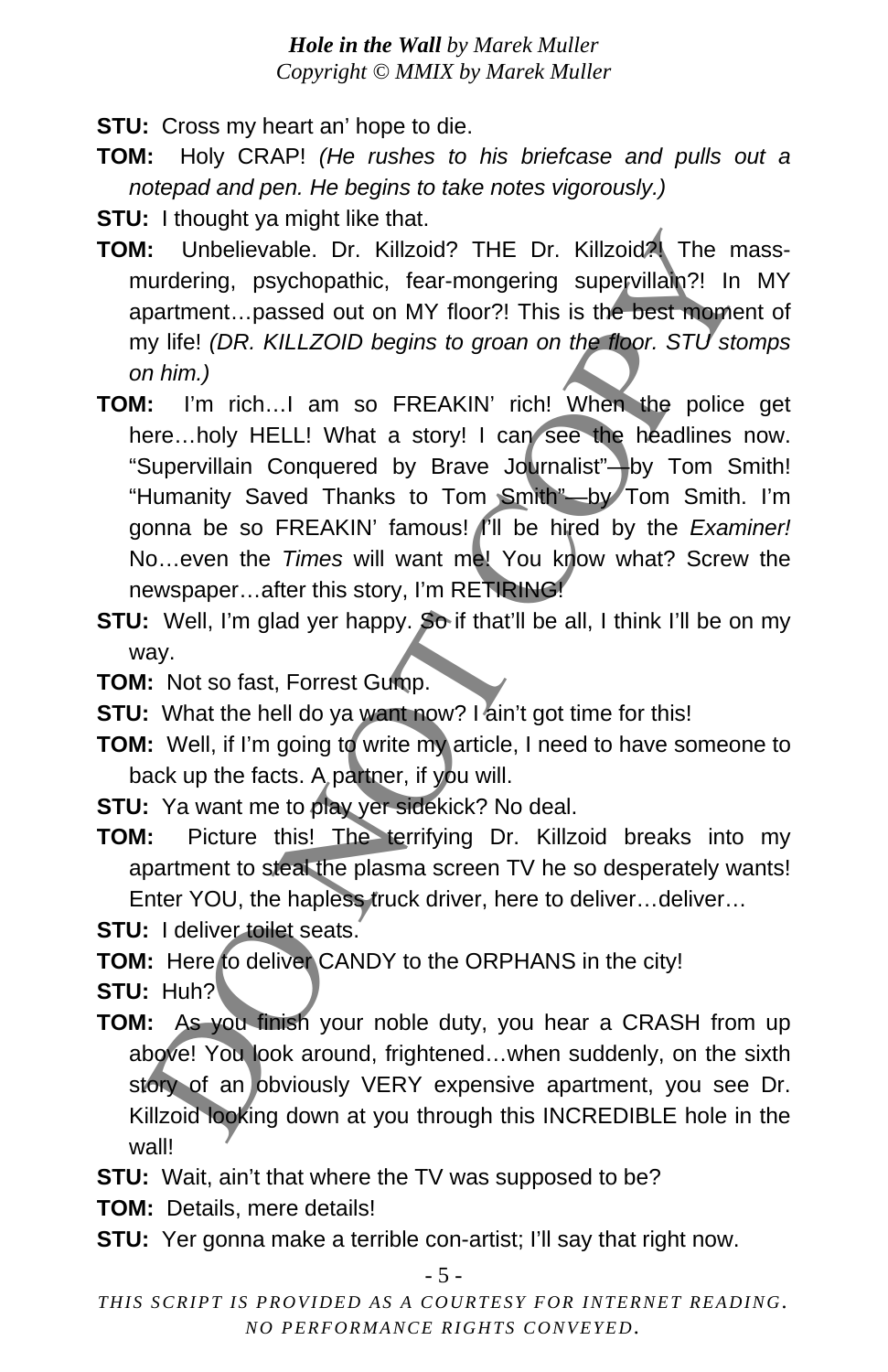**TOM:** You, in a noble fury, RUSH into the apartment complex and into my room! You yell "HALT" at Dr. Killzoid, and inform him that his days of breaking and entering are over! And that's when he pulls his LASER GUN on you! *(He picks up the laser gun from off the ground and points it at STU.)*

**STU:** Christ almighty! Be careful with that thing!

- **TOM:** He laughs—NYA HA HA HA! You cower in fear! You're/surely a dead man! And then suddenly…HIYA! I burst in, clad only in my work attire! Unfazed by the situation, I quickly throw my briefcase at the head of the criminal, rendering him unconscious! I then disarm him, *(He throws the ray gun to the side.)* comfort you, and call the police to take the bastard away! the ground and points it at STU.)<br>
Christ almighty! Be careful with that thing!<br>
Christ almighty! Be careful with that thing!<br>
Christ almighty! Be careful with that thing!<br>
dead man! And then suddenly...HIYA! I burst in cl
- **STU:** ...that there's a pretty decorated lie. Maybe ya got some potential after all.

**TOM:** I'm a reporter. It's what I do best.

- **STU:** But I gotta deliver a toilet seat across town in about ten minutes, so I ain't got time to be hangin' around waitin' fer the cops to come 'round and question me.
- **TOM:** But...but...but…I called them fifteen minutes ago! They should be here any second! I'd only need you for three minutes at the most.
- **STU:** Nah. I ain't lookin' fer fame, and I certainly ain't lookin' to talk to no coppers. You can be the lone hero fer this one. See ya.
- **TOM:** EVERYONE is looking for fame! The hell's the matter with you? You got a record, or something?
- **STU:** As a matter o' fact, I do. I'm out on parole right now, and I'm on my way back to the jailhouse if I get caught up in any funny business like this. So, if ya please, I'll be on my merry way. *(DR. KILLZOID tries to get up. STU kicks him in the crotch. DR. KILLZOID is motionless again.)*
- **TOM:** You can't go! I…I NEED YOU, JIM!
- **STU:** The name is Stu.
- **TOM:** Whatever. We're connected now, you and I! Don't you understand that? Our fates…they've become intertwined!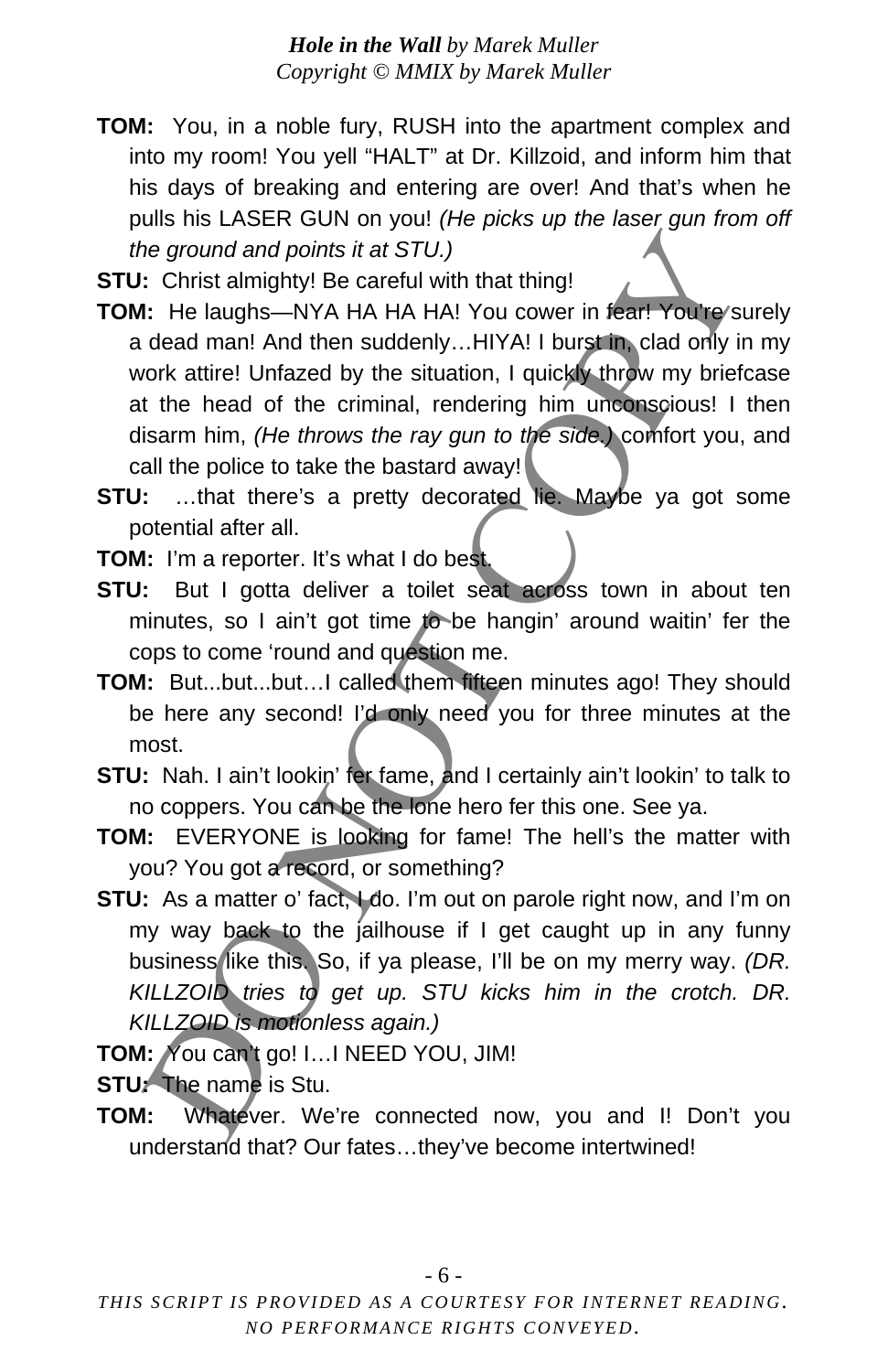**STU:** Lookie here. No, don't you say nothin'. It's my turn to talk. I am from Ala-frickin'-bama. I don't get paid but the minimum wage, and that is ONLY if I deliver ALL the toilet seats on my list. Now, I got one more seat to go, and I got an electric bill t' pay. I. NEED. TO. deliver my toilet seats. Good day to ya. *(STU heads toward the exit. Just as he has his hands on the doorknob, an OFFICER kicks the door open and charges in very dramatically.)*

**OFFICER:** Alright, everybody FREEZE!

**STU:** Aw, hell.

**OFFICER:** I got a call about a burglary. Who wants to tell me what the heck is going on here? *(STU and TOM speak simultaneously. As they speak, DR. KILLZOID slowly rises to his feet and picks up his ray gun.)* 

*TOM and STU say the following lines in unison:* 

- **TOM:** It's like this, officer! Dr. Killzoid was trying to steal my TV and so I had to stop him! It was terrifying, but I've been trained as a black-belt so I knew I could take him! I know it seems farfetched, but this man witnessed the whole thing!
- **STU:** Look, I'm just a trucker. I saw a ruckus goin' on here and thought I'd try to help. I don't know either of these two gentlemen, and I don't intend to! I just want to get in my truck and finish my deliveries! That is all!
- **DR. KILLZOID:** EVERYBODY SHUT UP NOW!!! *(He threatens everybody with his ray gun.)*
- **OFFICER:** What the...?! It's Doctor Killzoid! This can't be!
- **TOM:** *(Terrified.)* H-Haha…! You…you've awakened…at last! N-Normally I would…ch-challenge you to a final standoff…but since...since you have already...been beaten to a pulp...by my mad karate skills…I'll let you go with…with…the…bruises you already have! T-T-Take him away, Officer! eliver my toilet seats. Good day to ya. (STU heads toward wit Just as he has his hands on the doorknob, an OFFICER with as he has his hands on the doorknob, an OFFICER CRIC Altight, everybody FREEZE!<br>
LCER: Altight, everyb
- **DR. KILLZOID:** Be quiet, you sniveling little worm! I have no business with you! But YOU… *(He approaches STU.)* …at last, we can FINISH our epic battle!
- **STU:** Sorry, but I ain't got no idea what ya mean. But if ya will just go with the nice copper over yonder…

- 7 -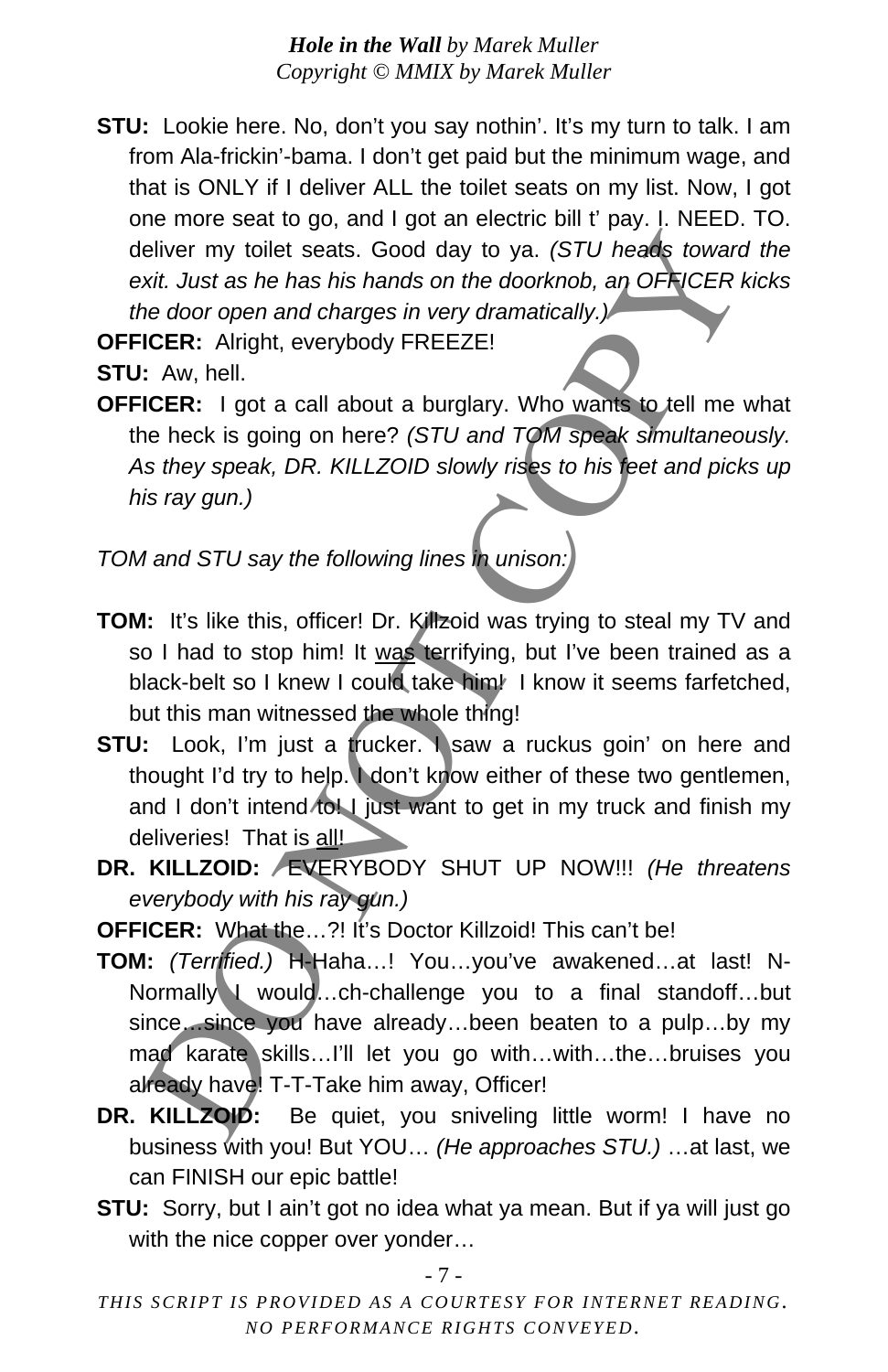- **DR. KILLZOID:** ENOUGH! No more nonsense! Reveal your identity to these fools so that we may continue our fight.
- **TOM:** H-Hey! You mean OUR fight!
- **DR. KILLZOID:** Who the heck is this weakling, and why does he continue to speak to me?!
- TOM: I...I am your CONQUEROR! R-Right, Stu? OFFICER, FOR THE LOVE OF GOD, ARREST HIM BEFORE HE VAPORIZES US!
- **DR. KILLZOID:** You annoy me. *(He points his ray gun at TOM's head.)*
- **TOM:** Eeeeeeek!
- **STU:** Oh, for Pete's sake…not so fast, Dr. Killzoid! *(He rips open his trucker's uniform to reveal a costume reminiscent of Superman, spandex and all.)*
- **OFFICER:** What the CRAP?
- **TOM:** Holy hell! It's Super Southern Man! The superhuman crimefighting machine!
- **OFFICER:** *(Skeptically.)* Faster than a speeding tractor?
- **TOM:** *(Excited.)* And more powerful than a hungry piglet!
- **STU:** That's right, it's me! I didn't wanna have t' reveal my identity to the world, but since this dumbass here *(He indicates TOM.)*  couldn't keep his big trap shut, I guess I have no choice! Drop the ray gun, Killzoid. Yer fight is with me. ontinue to speak to me?!<br>
I: I...I am your CONQUEROR! R-Right, Stu? OFFICER, IHE LOVE OF GOD, ARREST HIM BEFORE HE VAPOR!<br>
IS!<br>
IS!<br>
IS!<br>
IS!<br>
IS!<br>
IS!<br>
INILLZOID: You annoy me. (He points the ray gun at TC<br>
col, to Prete'
- DR. KILLZOID: NYA HA HA! You may have foiled my EVIL plan for today, but I shall eliminate you here for my evil plans of TOMORROW!
- **STU:** Bring it on, ya spawn o' Satan! *(They both proceed to engage in over-the-top, good vs. evil combat.)*
- **DR. KILLZOID:** I grow weary of these walls! LET US TAKE THIS BATTLE TO A MORE OPEN SPACE, SUPER SOUTHERN MAN!

**STU:** Well, I reckon that sounds just dandy!

**DR. KILLZOID:** FARE THEE WELL, MAGGOTS!

- **STU:** *(Graciously.)* We'll be outta y'all's hairs in a moment. *(DR. KILLZOID rushes towards the exit, with STU close behind. Both are shouting war cries.)*
- **TOM AND OFFICER:** *(In unison.)* WAIT A MINUTE, WAIT A MINUTE, WAIT A MINUTE!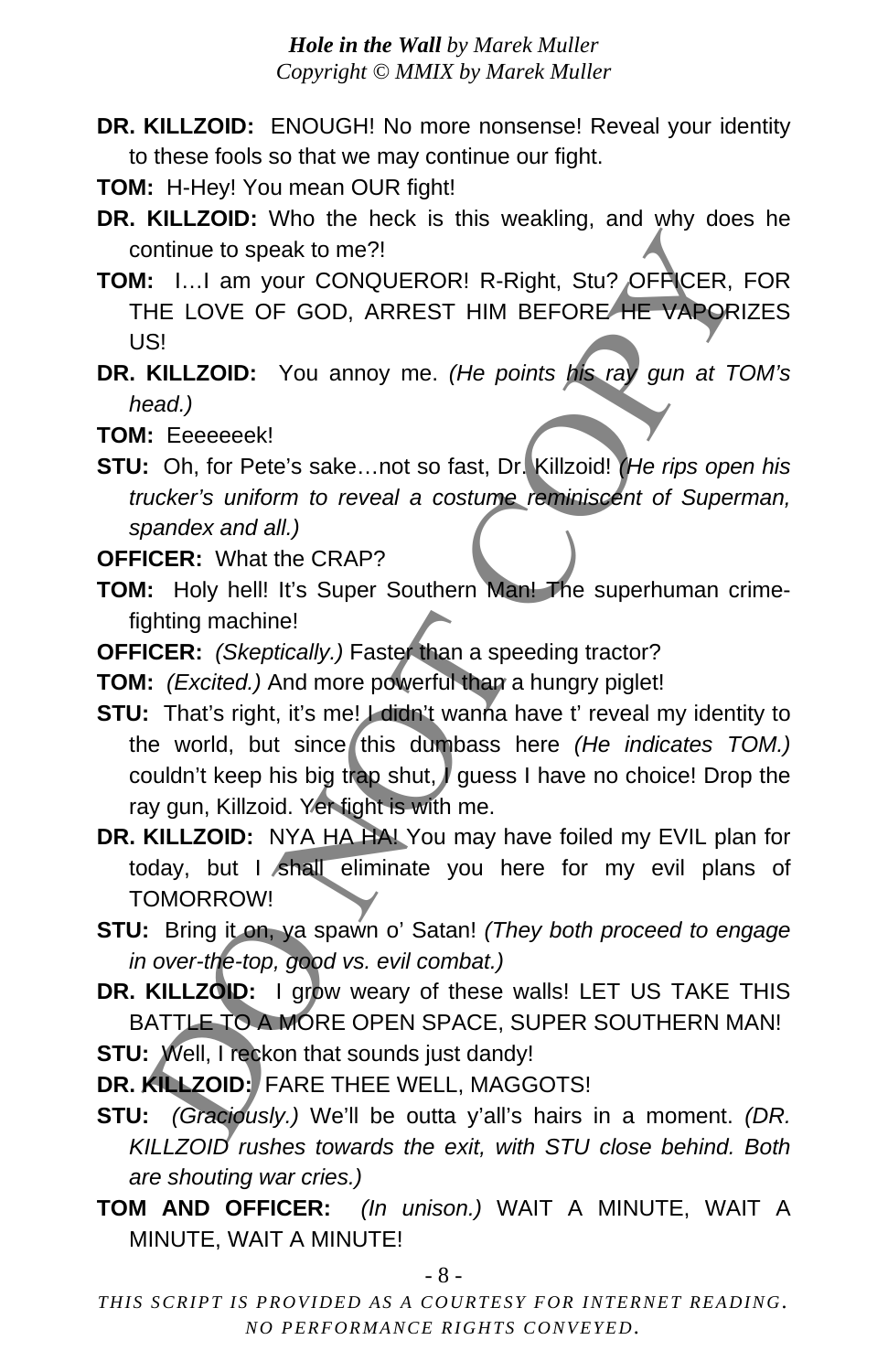**DR. KILLZOID:** What NOW, maggots?!

- **OFFICER:** I'm afraid that I can't allow this CHARADE to go on any longer. You see—
- **TOM:** IT'S MY TURN TO TALK NOW. Does somebody want to explain to me what the HECK this all means? *(A long pause.)*

**STU:** I'm not sure I understand what yer gettin' at, partner.

- **TOM:** The fact of the matter is, I still have a SCREWED UP apartment and a RIDICULOUS HOLE IN MY WALL that USED to hold my plasma screen! And whether or not YOU'RE the champion of justice or THIS loon is the master of all evil, SOMEBODY OWES ME AN EXPLANATION! *(Yet another long pause.)* xplain to me what the HECK this all means? (A long pause.)<br>
1: I'm not sure I understand what yer gettin' at, partner.<br>
1: The fact of the matter is, I still have a SCREWED<br>
partment and RIDICULOUS HOLE IN MY WALL that USE
- **STU:** Well, I mean… *(He looks towards the exit impatiently.)* I'm kinda in the middle o' something...
- **OFFICER:** *(Smug.)* No, no... He does have a point, boys. I have to say, I'm curious about this whole thing, too. *(He glares pointedly at*  STU.) So tell me, what are two famous super-"whatsits" doing in a dingy old place like this?

**TOM:** Hey! I'll have you know that rent here is 1550 a month!

**DR. KILLZOID AND OFFICER:** *(In unison.)* OH MY GOD, SHUT UP.

- **STU:** Listen, Officer, I reckon yer jus tryin' to do right by the law and all, but I'm kinda tryin' to save mankind from evil right now, so if ya don't mind…
- **OFFICER:** Look, let me lay this out for you, boys. Either I get an explanation as to WHY the two of you just HAPPENED to show up here today, or I'll have BOTH of you arrested for BURGLARY. Because superhuman powers or not, if you break into a man's house, there's a penalty to be paid.

**STU:** B-But…!

**DR. KILLZOID:** OH, ALRIGHT, ALRIGHT, MAGGOT! The fact of the matter is, I escaped from prison for the eighth time last Saturday. I fled to Old York City because my OLD secret lair was destroyed by THIS clown *(Indicating STU.)* in our last encounter! I have an…"associate" in the city, and I intended to seek refuge with him while I created a new EVIL plan! But Super Southern Man chased me all the way here, and I eventually ended up hiding in this snobby apartment! THERE! Are you SATISFIED?!

- 9 -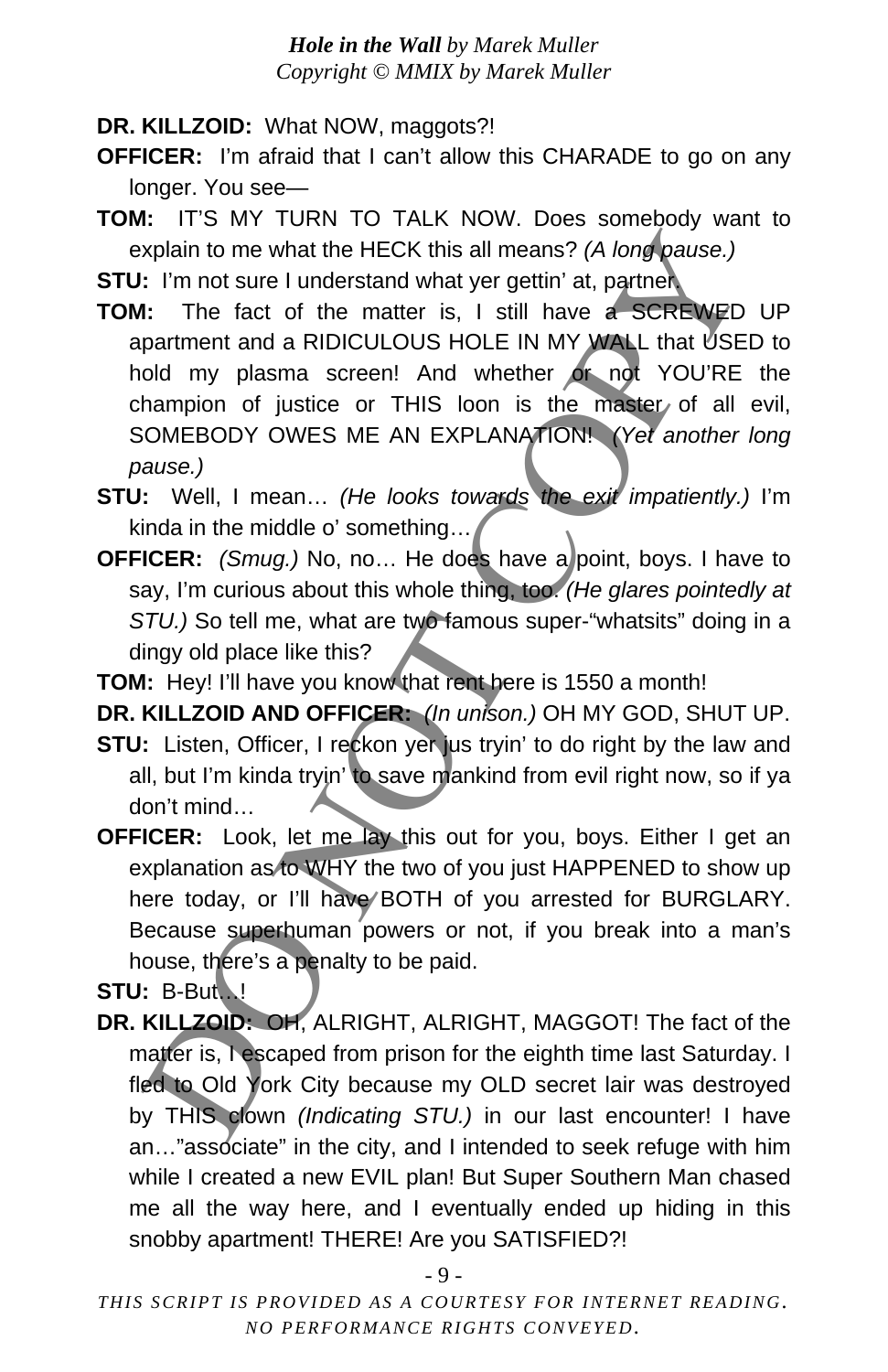**TOM:** But…but what about my TV?

**DR. KILLZOID:** CAN WE QUIT TALKING ABOUT THE DAMN TV?!

- **STU:** Look, pardner, there was an, um, accident of sorts with yer television. I kicked, Killzoid punched, one thing led to another, and…well…let's just say, yer TV was vaporized by that there ray gun along with that section of yer wall.
- **TOM:** Y-You mean…you KILLED my plasma screen?!
- **DR. KILLZOID:** "Killed" is such an overused term. I prefer to use the word…ASSASSINATED!
- **TOM:** "Assassinated," you say…like…a president… *(Gasps.)* OH SNAP.
- **OFFICER:** *(Aside.)* Christ…we're never going to get to my turn, are we?
- **TOM:** WAS MY PLASMA SCREEN…SPECIAL?! Like…like the CHOSEN plasma screen?! HOLY CRAP, I UNDERSTAND EVERYTHING NOW!

**OFFICER:** Somehow I really doubt that. But please…humor us.

- **TOM:** It's simple, Officer! Don't you SEE? My plasma screen was really super expensive, so expensive that it responded to the sound of my voice! If I said, "mute," the volume went down! I thought that it was just impressive technology, but NO! In actuality…my television was…a ROBOT! Artificial intelligence and all! And...AND! It always got fuzzy on Channel 2! And do you know what channel that is? IT'S FOX NEWS! Which can only mean one thing…my robot TV had some sort of a GRUDGE against Fox News! It wanted to ASSASSINATE BILL O'REILLY! And WHO could have created such a DEVIOUS robot to destroy the conservative elite? Well, none other than DR. KILLZOID HIMSELFI I can see the headlines now! "Bill O'Reilly Saved by the Heroic Actions of Superhero and Reporter"—by Tom Smith. "Killer Robot Plasma Screen Assassinated"—by Tom Smith. I'll be so famous nd...well...let's just say, yer TV was vaporized by that there<br>
it Y-You mean...you KILLED my plasma screen?<br>
It Y-You mean...you KILLED my plasma screen?<br>
KILLZOID: "KilleD is such an overused term Terefer to use<br>
ICER: (
- **STU:** HOLD YER HORSES, YA CRAZY SCHMUCK. There weren't none of that crazy stuff happening here. The TV was just a TV.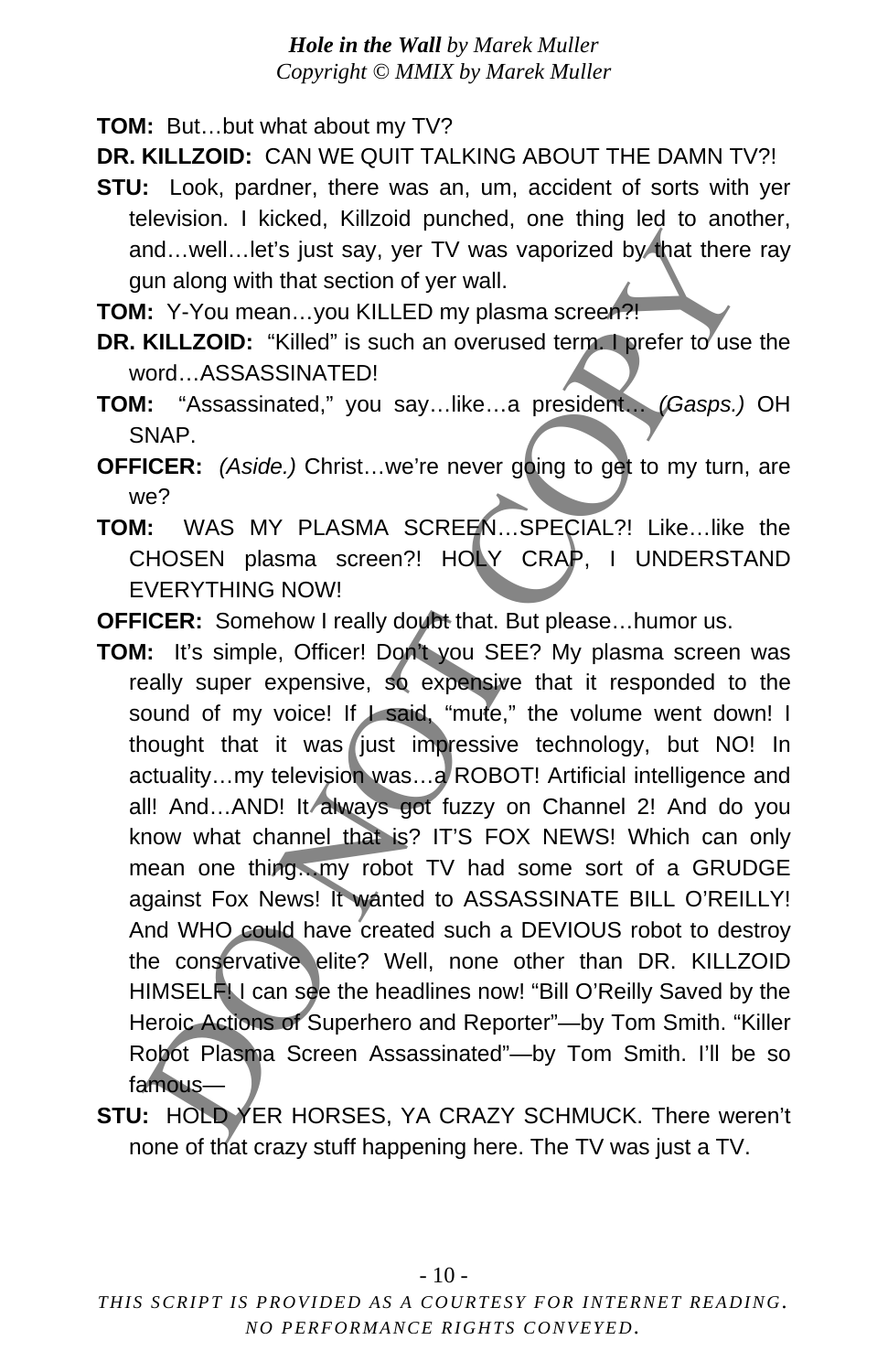- **TOM:** B-B-But…it all makes sense. THINK about it! I thought YOU were some dumb hick loser truck driver thing, but REALLY you're the conqueror of all misdeeds! I thought HE *(Pointing to DR. KILLZOID.)* was just some strange result of a drag show and cocaine gone horribly, horribly wrong. Nothing is how it appears anymore, can't you see that?! It's like...like...an overarching THEME, if you will! A parable!
- **DR. KILLZOID:** …I think I'm going to vaporize you now.
- **TOM:** Just hear me out! Good things ALWAYS come in threes, RIGHT? Well, so far we've had TWO people turn into the complete OPPOSITE of my initial expectations. That means there has to be ONE MORE big surprise…one more sudden identity crisis…one more… *(Suddenly, the OFFICER rips open his police uniform to reveal the exact same spandex outfit as STU.)* ocaine gone horribly, horribly wrong. Nothing is bow it approved examples to the the set that is a set that is a set that is a set that is a set that is a set of the set of the set of the set of the set of the set of the s
- **TOM:** HOLY HELL, IT'S SUPER SOUTHERN MAN—wait a sec, TOTAL déjà vu…
- **DR. KILLZOID:** Oh, CRAP. You've got to be KIDDING me!
- **STU:** *(Thoroughly flustered.)* H-H-Hold it right there, Officer! Just what in blazes do ya think yer doin' impersonatin' me? Ain't there...ain't there a law against that or somethin'?
- **OFFICER:** Yes, there is. It's called "identity theft". And that is exactly what YOU and "Dr. Killzoid" are going to prison for. Now, HANDS IN THE AIR. NOW!
- **DR. KILLZOID:** *(Pointing his laser gun at OFFICER.)* SAY THAT AGAIN, AND I'LL TURN YOU TO DUST!
- **OFFICER:** Oh, please. Put that super-soaker away before you take an eye out.
- **DR. KILLZOID:** I-I'LL HAVE YOU KNOW THAT THIS IS NO MERE WATER-GUN! IT IS A DOOMSDAY DEVICE CAPABLE OF---
- **OFFICER:** Don't make me laugh. The REAL Dr. Killzoid would never carry a ray gun around with him. He prefers laser beams. I know because I FOILED HIS PLOT TO BLOW UP CANADA just last night.
- **DR. KILLZOID:** …oh…well. Um…you have a LOVELY smile?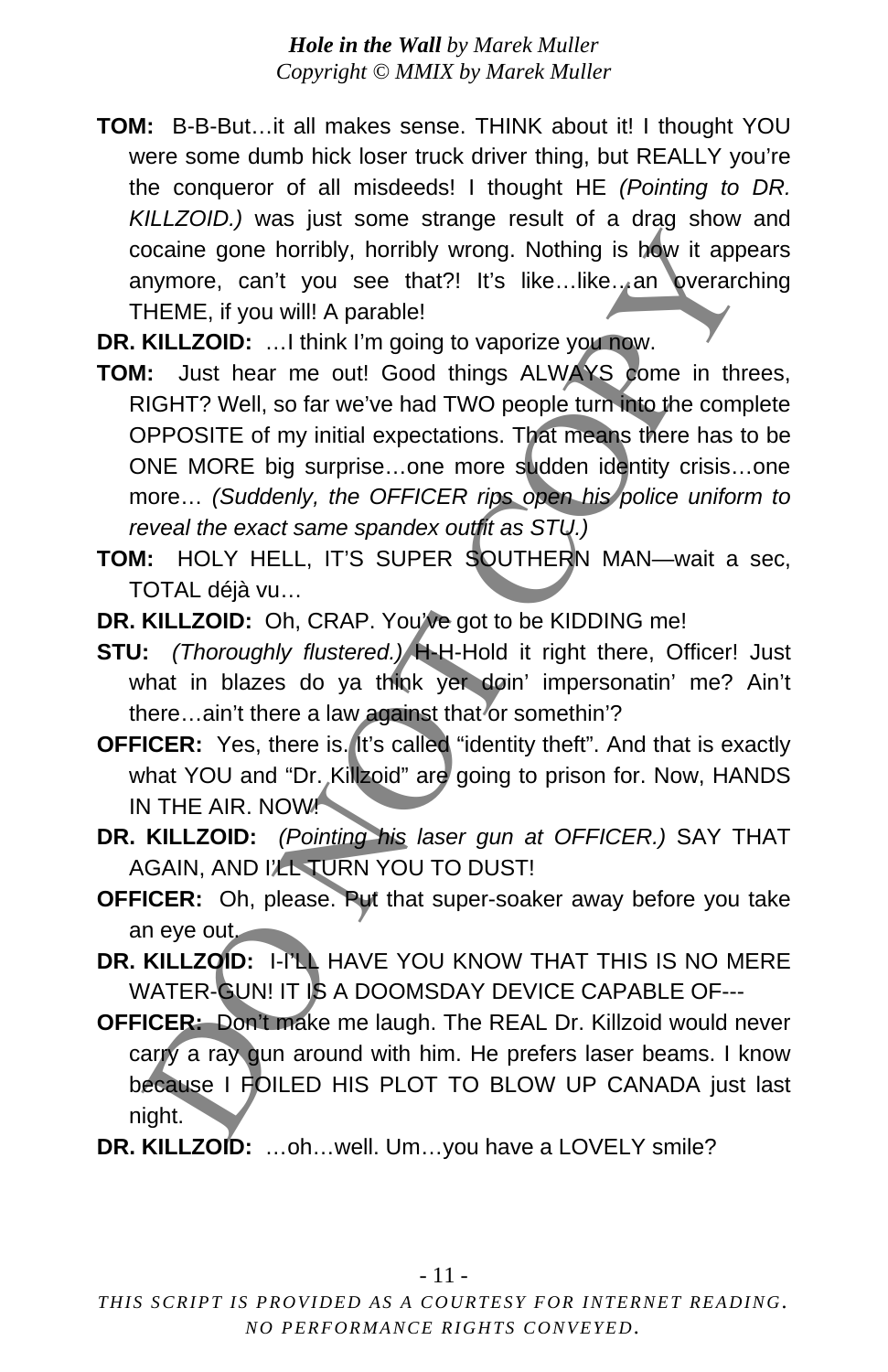- **OFFICER:** ON THE GROUND, NOW. *(He uses his superhuman strength to knock DR. KILLZOID out with a mere tap of his finger. DR. KILLZOID sprawls out on the ground, out cold. Meanwhile, STU tries to back out of the room.)*
- **OFFICER:** And just WHERE do you think YOU'RE going, you sad excuse for a stereotype?! *(He charges to STU and lifts him up by the collar.)* I've HAD it with all of you damn impersonators… running around, making me out to be some dumbed-down trailer trash! I may be from the South, but I am NOT going to be the belle of your ball! *(He punches STU in the face.)*
- **TOM:** Impersonators…then you mean…
- **OFFICER:** That's right. I'M Super Southern Man. The REAL one.
- **TOM:** But…but you're so NORMAL-SOUNDING.
- **OFFICER:** Yeah, well, I've lost the accent since I moved to the city. I USED to pose as a cattle rancher down in Mississippi to cover up for my secret identity, but I had to move up here to Old York City and take on a job as a cop because I heard about some godforsaken CON-ARTISTS posing as me and Killzoid!
- **TOM:** But WHY? Did they want to…to gain ACCESS to men of GREAT importance, like ME?!
- **STU:** *(Suddenly with a Brooklyn accent.)* No, you sorry excuse for a journalist. We just wanted to have an excuse to get access to stupid people's houses so we could rob 'em blind! It was easy. We break in and look around to see if there's anything worth stealing. YOU come home, we pull the whole "truck driver" and "Killzoid" bit, you get to feel all smart and skeptical, I'm supposedly "forced" into revealing my true identity, I tell you to run for your life while I deal with the cowardly super villain, you leave, badda-bing, baddaboom, WE rob you BLIND! And we would have gotten away with it too, if it weren't for that pesky Super Southern Man! ICER: And just WHERE do you think YOU'RE going, you<br>scuse for a stereotype?! (*He charges to STU and lifts him u*<br>excuse for a stereotype?! (*He charges to STU and lifts him u*<br>excuse for a stereotype?! (*He charges to STU*
- **OFFICER:** There's only one thing I hate more than con-artists, and that's SCOOBY-DOO references. I'll wake you up when you get to prison. *(He knocks STU unconscious.)*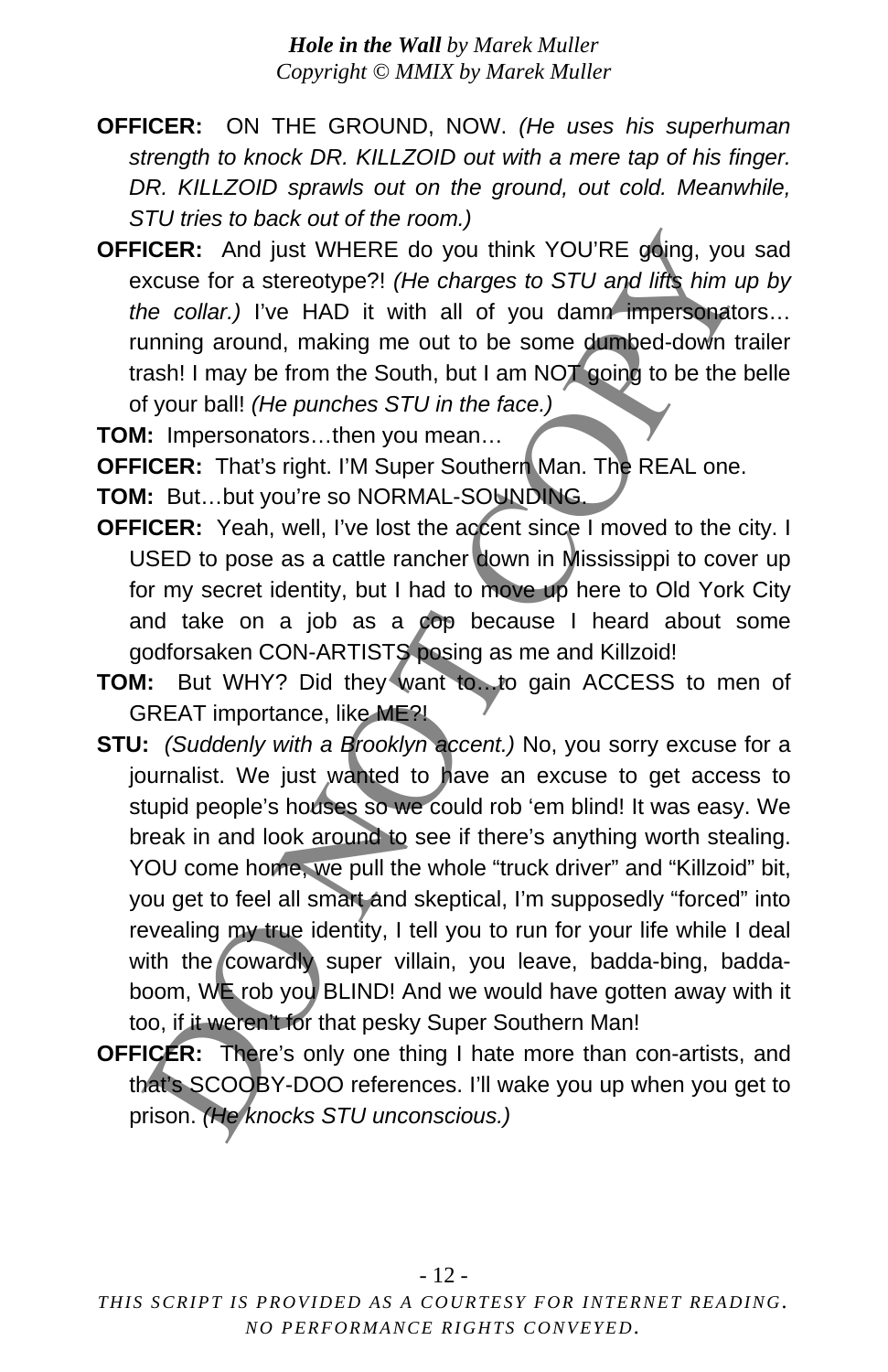- **TOM:** Holy CRAP…this whole thing is unbelievable! So after all that…this whole time they were just frauds who thought they could pull the wool over old Tommy's eyes. But boy, were they wrong! I can see the headlines now. "Fake Superheroes Uncovered by Tom Smith"—by Tom Smith.
- **OFFICER:** You ought to get to work on that story. I'll take these two clowns to the proper authorities and try to clean this place up a little bit.
- **TOM:** You'd do that for me? Geez, you really are the epitome of all good, Super Southern Man!
- **OFFICER:** Well, what can I say? I just want to protect decent people like you from the clutches of evil.
- **TOM:** Thanks, Super Southern Man! I'm going back to the Met right now! TOM SMITH…AWAAAAY! *(Exit TOM. There is a brief pause. DR. KILLZOID and STU sit up. They all snigger.)*
- **DR. KILLZOID:** Can you BELIEVE he forgot about the plasma screen?
- **OFFICER:** They do it every time. Too much information to swallow all at once. There's no way he could have remembered that the laser gun was fake. *(STU pulls out a plasma screen TV from under a pile of rubble.)*
- **STU:** And no laser gun means no vaporized TV. I sure wish we didn't have to make such a big hole in the wall, though. This really is a nice place. People really shouldn't attach their televisions to their walls. It's just asking for trouble.
- **OFFICER:** Meh. Don't worry about it. With all the money that schmuck will make off of his stupid story, he'll be able to buy a wall made of pure gold. God, I love playing off the public's need for heroes. om Smith"—by Tom Smith.<br>
ICER: You ought to get to work on that story. I'll take these<br>
towns to the proper authorities and try to clean this place<br>
tile bit.<br>
It Nou'd do that for me? Geez, you really are the epitome ood,
- DR. KILLZOID: You'd think at some point they all would realize that any man who runs around in spandex, a cape, and pajamas isn't fighting for the greater good.
- **STU:** So what are we now? 7 and 0 using the superhero con?
- **OFFICER:** Yeah, yeah, Stu. Good work and all that jazz. You could try being humble once in awhile.
- **STU:** It's an ingenious plan. What can I say?